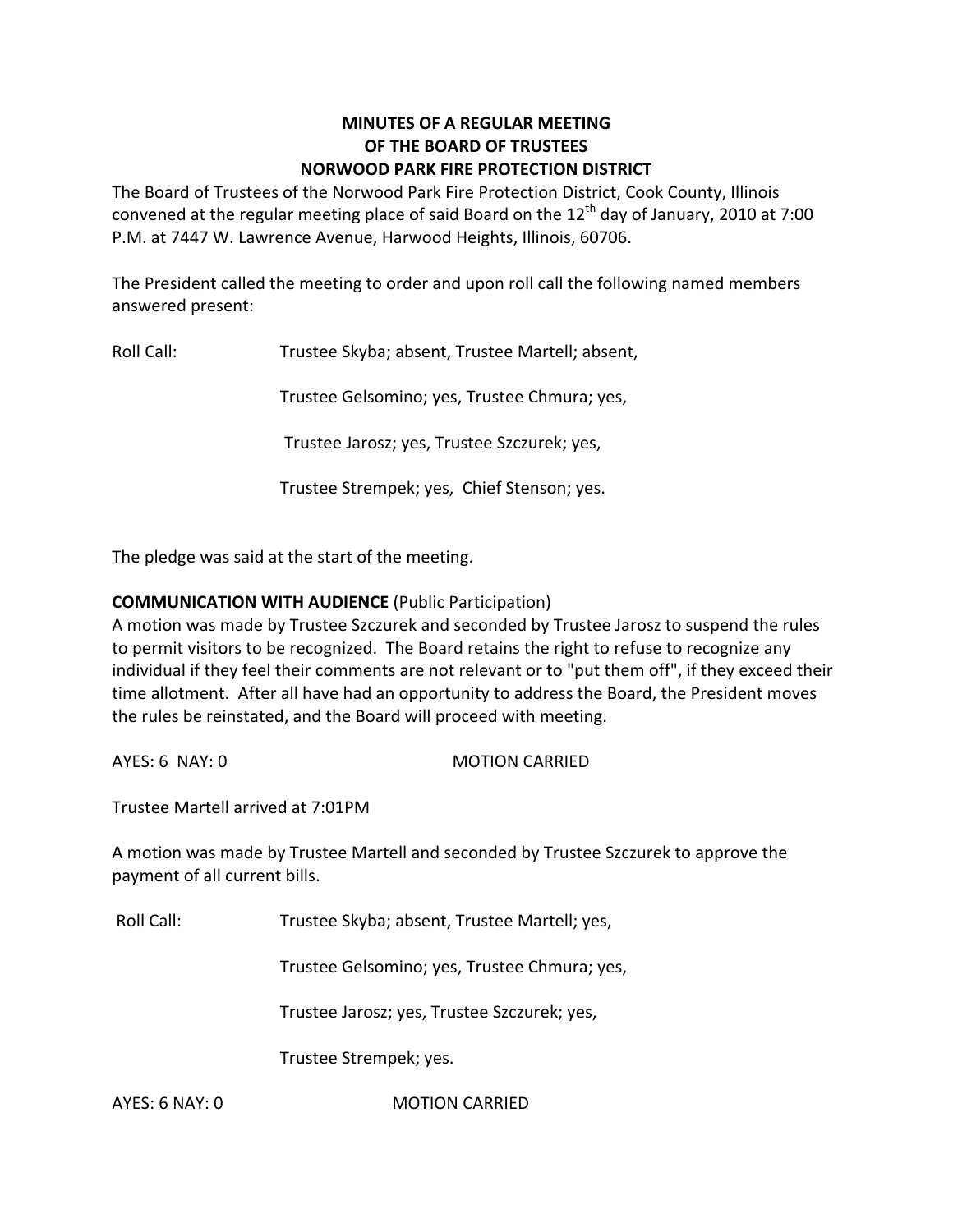A motion was made by Trustee Jarosz and seconded by Trustee Szczurek to approve the minutes of the Regular meeting held on December  $8^{\text{th}}$ , 2009.

Roll Call: Trustee Skyba; absent, Trustee Martell; abstain,

Trustee Gelsomino; yes, Trustee Chmura; yes,

Trustee Jarosz; yes, Trustee Szczurek; yes,

Trustee Strempek; yes.

AYES: 5 NAY: 0 MOTION CARRIED

#### **TREASURER'S REPORT**

Schedule of Assets (Arising from Cash Transactions) December 31, 2009

Assets

| Checking and money market accounts (interest rate):      |                    |
|----------------------------------------------------------|--------------------|
| Plaza Bank checking (0.245%)                             | \$<br>452          |
| Plaza Bank money market (0.295%)                         | 1,288,954          |
| Plaza Bank checking- Public Education                    | 573                |
| Plaza Bank ambulance billing money market (0.295%)       | 77,293             |
| Suburban Bank & Trust                                    | 5,580              |
| Total checking and money market accounts                 | 1,372,852          |
|                                                          |                    |
| Certificates of deposit (interest rate and maturity):    |                    |
| Parkway Bank and Trust (4.34% 05/10/10)                  | 482,420            |
| Plaza Bank (3.07% 01/17/10)                              | 118,683            |
| Plaza Bank (2.23% 03/18/10)                              | 404,344            |
| Plaza Bank (2.00% 06/23/10)                              | 1,243,597          |
| Belmont Bank (4.10% 05/21/11)                            | 444,688            |
| Parkway Bank and Trust (4.35% 04/07/10)                  | 325,683            |
| Total certificates of deposit                            | 3,019,415          |
| Total checking, money market and certificates of deposit | <u>\$4,392,267</u> |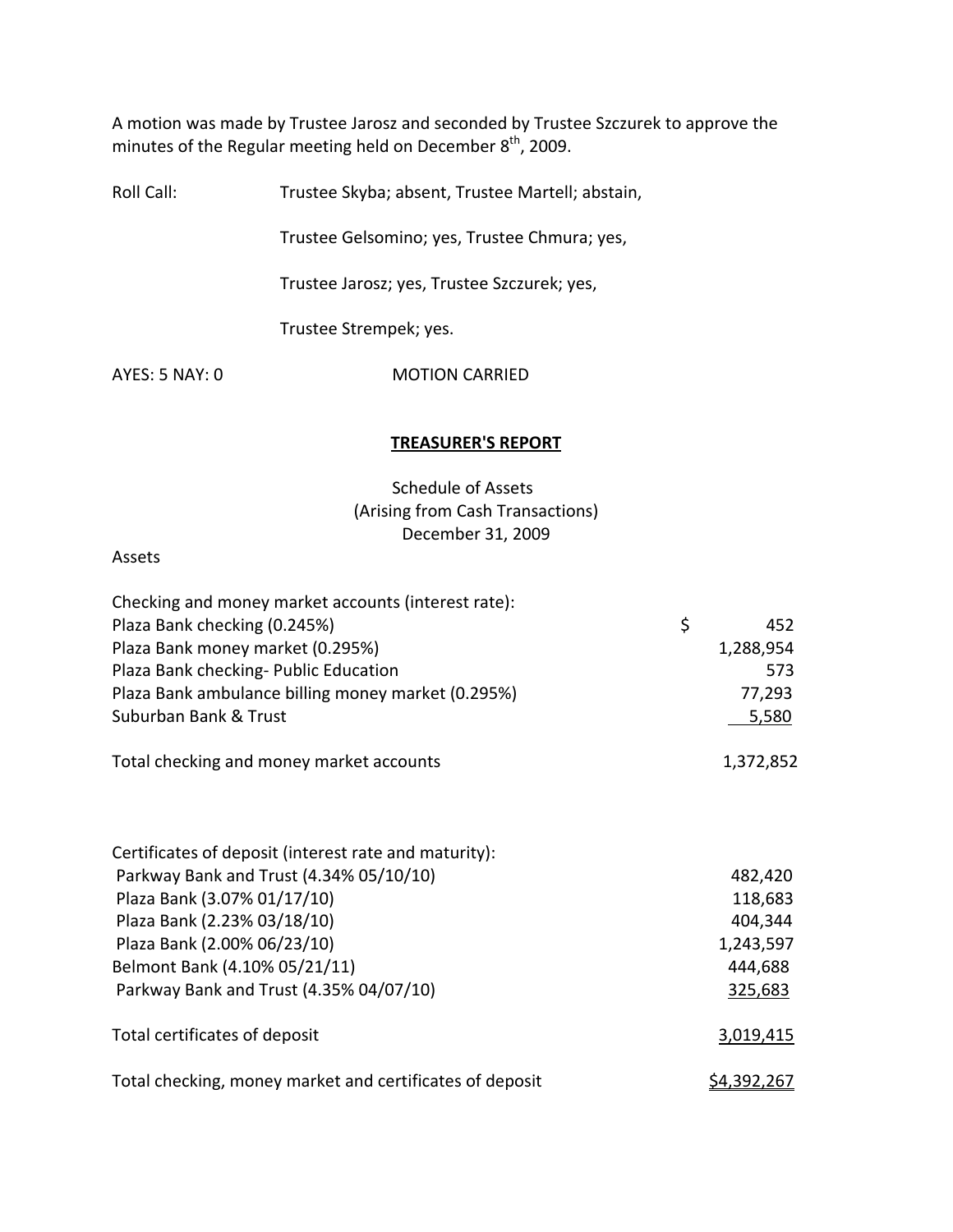Trustee Martell stated that we received a majority of our tax money for the year. There are very few unpaid property taxes in the year. There is one CD maturing soon from Plaza Bank, they offered 1.5%, Trustee Martell stated he will look into other banks. Discussion on collateral. Trustee Martell stated that for the audit and it has been a lot of years since he has seen this in 5 or 6 years for being in the black after depreciation. Biggest liability is the Pension fund. Trustee Chmura stated that they the Pension fund has been saying we owe them \$35,000.00 and that he will like to show them how the District has been paying for the audit and Paul Smit accounting for the past years. Discussion. Trustee Martell and Trustee Chmura stated that they have a right to the \$35,000.00, but they will reduce their account by the amount due for the accountant and audit reports. Discussion. Trustee Martell stated that per GASB statement 45 it states that the medical benefits for retirees are not obligations of the District and are obligations of the Pension fund. They state that the Pension fund should have been paying for the medical benefits since end of 2004. Chief Stenson stated that they asked Kurt Hoffman (current auditor) and he stated that it is not saying that. Trustee Chmura stated that he said Kurt Hoffman would look it up and has not gotten back to him. Trustee Martell stated that he researched it. Trustee Chmura stated that he will have Chief Stenson speak with Kurt Hoffman and see if he is agrees and to send a bill to the Pension fund for the money they owe for audit and accounting which will offset the liability owed to them, they can choose to accept it, or they can take it further. Discussion. Trustee Szczurek asked about the comment of warnings of the funds decreasing due to real estate taxes, Trustee Chmura stated they cannot control that, but they need to have the Pension fund make good investment decisions. Trustee Martell explained the equalizer and tax bill with the exemptions. We are in exceptional shape and have reserves. Trustee Martell stated that we have a 4 million dollar reserve and if something bad happened we could go a long way before FEMA.

Motion by Trustee Strempek, seconded by Trustee Jarosz to approve the Treasurer's report as presented from the Financial Statement for December 2009**.**

Roll Call: Trustee Skyba; absent, Trustee Martell; yes,

Trustee Gelsomino; yes, Trustee Chmura; yes,

Trustee Jarosz; yes, Trustee Szczurek; yes,

Trustee Strempek; yes.

AYES: 6 NAY: 0 **MOTION CARRIED** 

#### **Chiefs Report:**

All Trustees received a copy of the alarm report.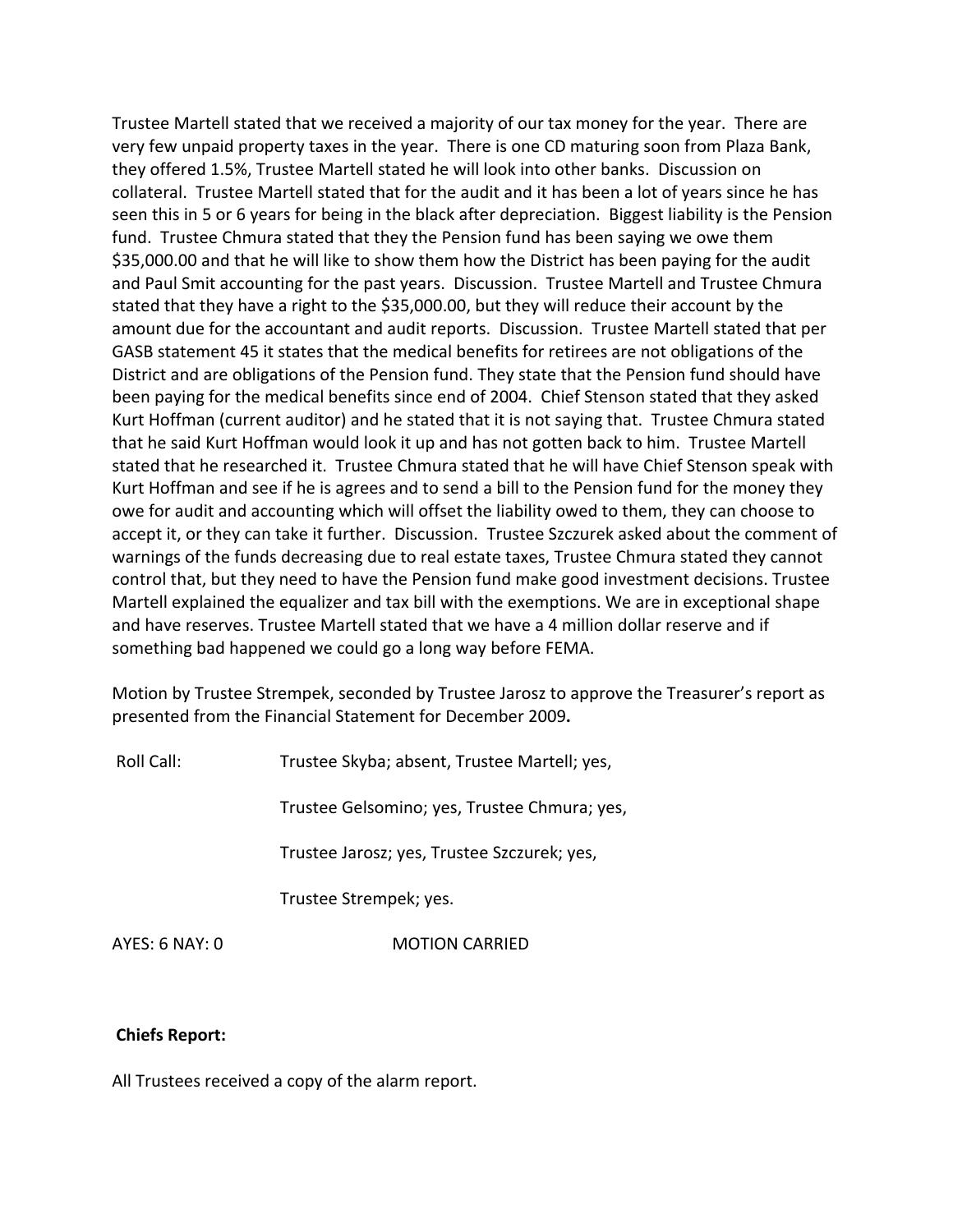All Trustees received a copy of the inspection report along with the list of completed inspections for this month.

The website has been somewhat redesigned. Stan Koy has taken over and he updated with the pictures of the sale of Engine #103 and some winter safety articles. He moved some things around and he is taking the challenge of keeping the site up to date and making changes as needed.

The Audit was completed on time and sent to the comptroller and the county. We did not need an extension. It was a pleasure working with Baker and Kurt Hoffman it was a much better working atmosphere than in the past. There was a lot less stress and wear and tear on the office. I talked with Kurt today to find out if there were any deficiencies, he said there was nothing on our end but a couple of things between Paul and Crowe, he is putting it together now.

Crowe bill for \$410, Kurt said they worked well to help out Baker with the audit and thinks it would be a good idea to pay the invoice. Trustee Chmura stated to put it on the next agenda for a vote by the board.

3 computers out of 5 have been installed and programs transferred. Our IT technician is out of town but should complete the project next week. Everything but the laptops on the ambulance are hard wired and ready to be connected. Discussion on the 5 old computers and what to do with them. Trustee Chmura stated that if there are firemen that want them and there is no personal information on them, then to give them away. Trustee Strempek will look into it.

Mandatory sick time buyback is on the agenda. Trustee Martell and accountant Paul Smit have gone over and approved the calculations.

The addendum to the collective bargaining agreement on education language is on the agenda. This has been worked out between the Finance Committee, Union and the attorneys. It is a recommendation from the Finance committee to approve. Trustee Chmura stated that it was a well partnership working with the Union and Attorney. He feels it went very well.

On the agenda is the appointment of a FOIA officer and a OMA officer. The training will be available in the next month but we need to contact the Attorney General's office with a designated OMA officer by Jan 1st.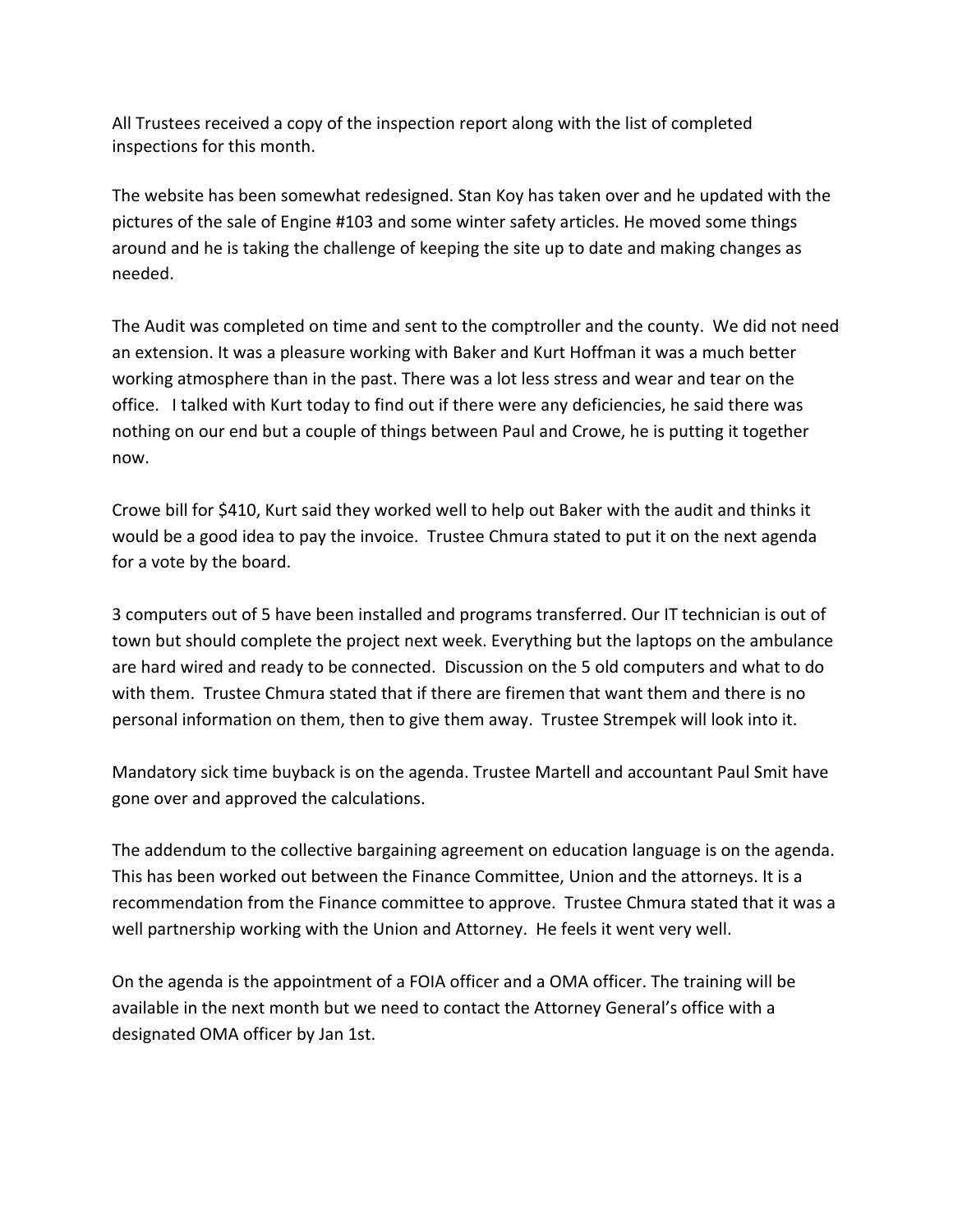NIAFPD continuing education can be attained at the NIAFPD conference in Oak Brook in February. I passed out the schedule if anybody has any questions. They feel it is expensive and there has to be other options. Discussion on the Pension training that is also needed. Trustee Szczurek asked about the 3 hours and who makes it up. Chief Stenson compared it to the training that firefighters do. Trustee Chmura stated it cost too much and for the Chief to look into other options, such as our Attorney coming out and giving a class. Discussion.

A motion was made by Trustee Gelsomino and seconded by Trustee Jarosz to accept the Chiefs report as presented for December 2009.

AYES: 6 NAY: 0 MOTION CARRIED

## **Presidents Report:**

Nothing at this time.

### **Committee Reports:**

Finance Committee‐ Chairman Trustee Chmura stated that working with Baker and Baker that things went smooth and it has been a nice transition. Trustee Martell stated that we have come a long way.

Building and Equipment Committee‐ Chairman Trustee Gelsomino stated there is nothing at this time.

Technology and PR Media Committee‐ Chairman Trustee Strempek stated that the Chief covered about the computers that were set up. He stated that once the installation of the computers is complete, they will be looking into another IT option due to the difficulty of availability with our current IT provider.

Policy Committee‐ Chairman Trustee Skyba no present.

Pension Fund‐ Trustee Chmura stated there is a meeting on Wednesday at 7:00pm.

### **Old Business:**

None.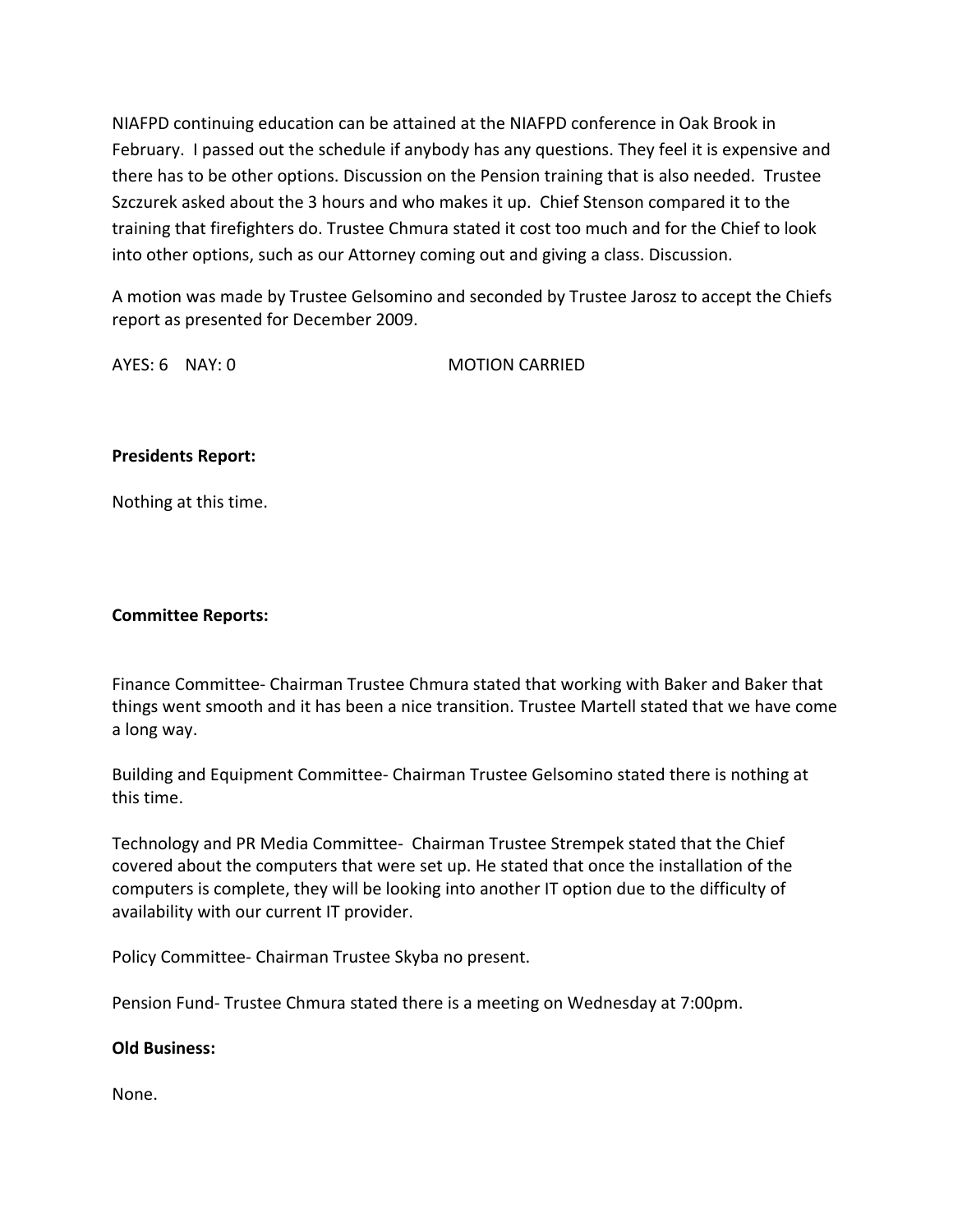### **New Business**:

Motion by Trustee Martell and seconded by Trustee Szczurek to approve the payout of mandatory sick time buyback to the following: Stanley Grygiel- 144 hours \$4,513.68 Paul Striedl‐ 144 hours \$4,362.48 John Kovalcik- 48 hours \$2,376.72 Kevin Stenson- 48 hours \$2,706.24 Randy Davis‐ 14.6526 hours \$409.69 Cyndi Stec‐ 48 hours \$1,223.04

Total mandatory buyback \$15,591.85

Roll Call: Trustee Skyba; absent, Trustee Martell; yes,

Trustee Gelsomino; yes, Trustee Chmura; yes,

Trustee Jarosz; yes, Trustee Szczurek; yes,

Trustee Strempek; yes.

AYES: 6 NAY: 0 MOTION CARRIED

Motion by Trustee Martell and seconded by Trustee Jarosz to approve the addendum to the collective bargaining agreement Article XXXI 31.01.

Trustee Gelsomino asked for Trustee Chmura to go over it. Trustee Chmura stated that it is regarding schooling and the amount paid out to each firefighter. The most that could be paid out in one year is \$35,000.00. The trustees have discretionary control over the class selection.

Roll Call: Trustee Skyba; absent, Trustee Martell; yes,

Trustee Gelsomino; yes, Trustee Chmura; yes,

Trustee Jarosz; yes, Trustee Szczurek; yes,

Trustee Strempek; yes.

AYES: 6 NAY: 0 MOTION CARRIED

Motion by Trustee Chmura seconded by Trustee Strempek to appoint Chief Kevin Stenson as the Norwood Park Fire Protection District Open Meetings Act Officer.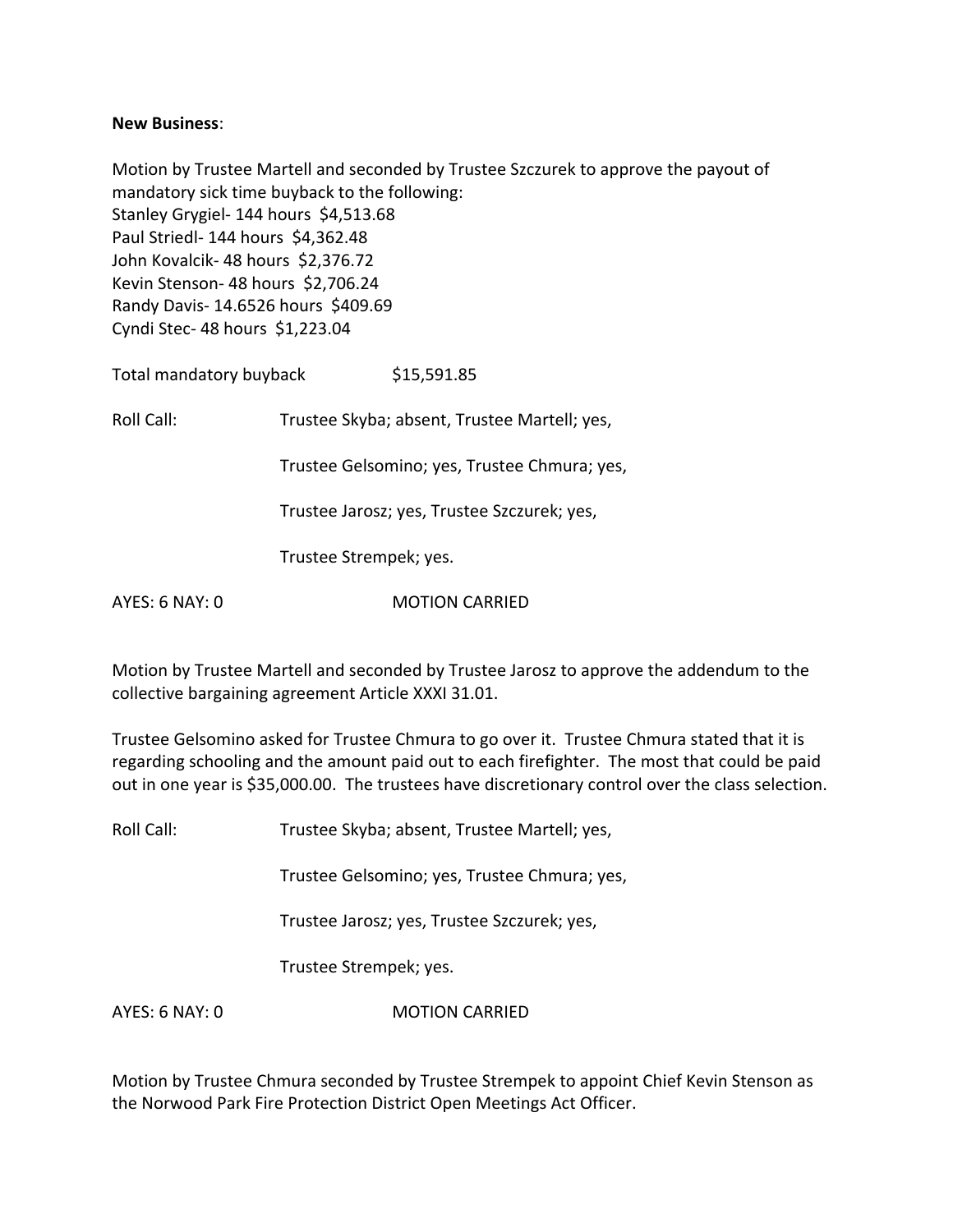Roll Call: Trustee Skyba; absent, Trustee Martell; yes,

Trustee Gelsomino; yes, Trustee Chmura; yes,

Trustee Jarosz; yes, Trustee Szczurek; yes,

Trustee Strempek; yes.

AYES: 6 NAY: 0 **MOTION CARRIED** 

Motion by Trustee Chmura seconded by Trustee Strempek to appoint Deputy Chief John Kovalcik as the Norwood Park Fire Protection District Freedom of Information Officer.

Roll Call: Trustee Skyba; absent, Trustee Martell; yes,

Trustee Gelsomino; yes, Trustee Chmura; yes,

Trustee Jarosz; yes, Trustee Szczurek; yes,

Trustee Strempek; yes.

AYES: 6 NAY: 0 MOTION CARRIED

Motion to go into Executive Session was tabled.

Motion by Trustee Martell seconded by Trustee Szczurek to appoint Jerome A. Kolaski, Sr. as Fire Commissioner of the Norwood Park Fire Protection District as of January 12<sup>th</sup>, 2010 until May 2011.

Roll Call: Trustee Skyba; absent, Trustee Martell; yes,

Trustee Gelsomino; yes, Trustee Chmura; yes,

Trustee Jarosz; yes, Trustee Szczurek; yes,

Trustee Strempek; yes.

AYES: 6 NAY: 0 **MOTION CARRIED** 

Motion by Trustee Strempek and seconded by Trustee Jarosz to adjourn the meeting.